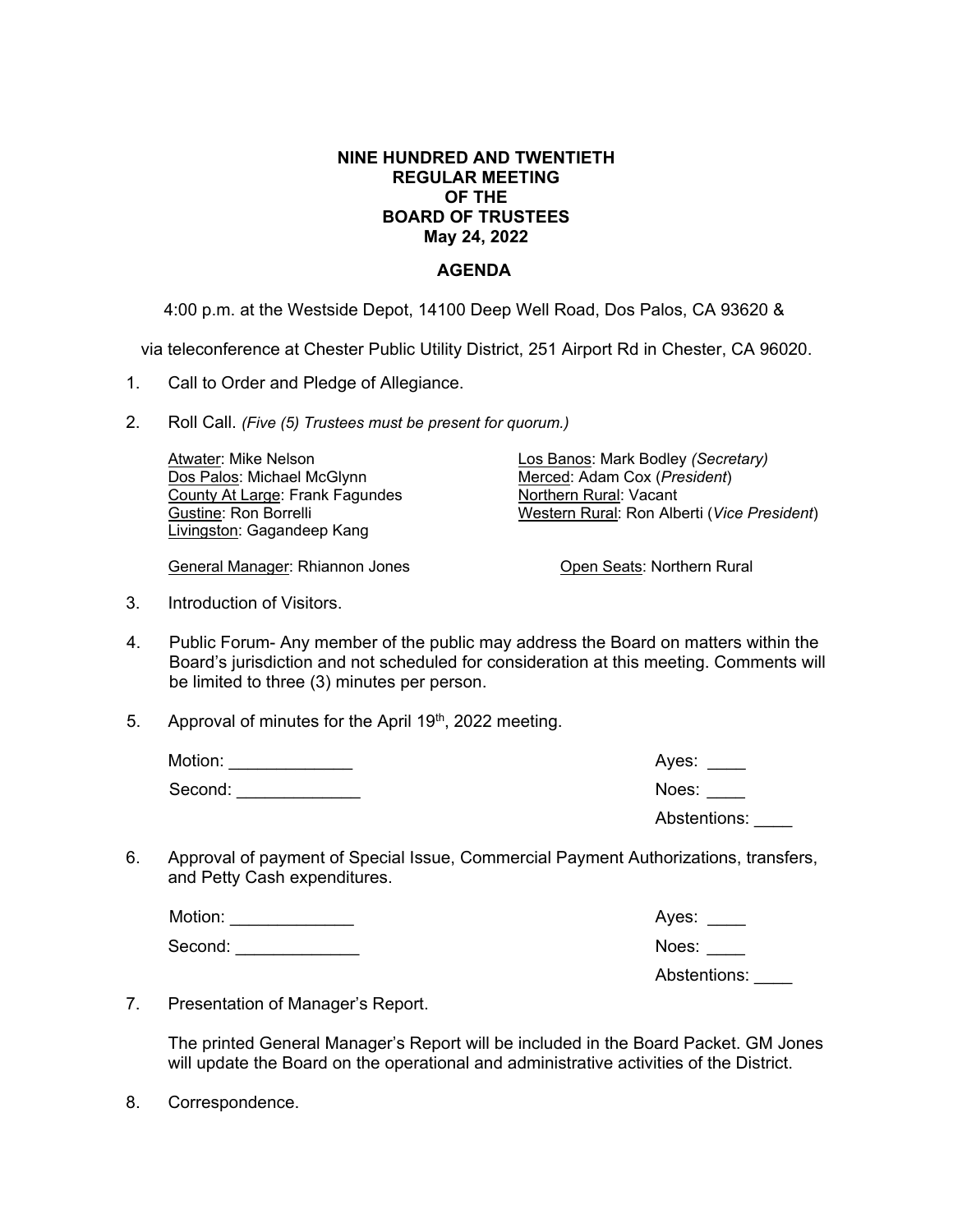- 9. Other business:
	- a. Approval of Resolution 2-2022 setting the time, date, and location of a public hearing to consider the continuation of a service charge for FY 2022-2023.

In accordance with SB 1977, the Board must adopt a resolution of intent to impose a service charge for the purpose of vector surveillance and control. The resolution must establish a time and place for a public hearing at least 45 days in advance of the hearing date. Resolution 2-2022 will set the hour of 4:00 PM on July 19, 2022 at the Westside Facility in Dos Palos for the public hearing on the proposed service charge.

| Motion: | Ayes:        |
|---------|--------------|
| Second: | Noes:        |
|         | Abstentions: |

b. Approval of MOU 1-2022 between the District and all Full-time non-represented operational employees as well as management employees.

| Motion: | Ayes:        |
|---------|--------------|
| Second: | Noes:        |
|         | Abstentions: |

- c. Recess to Closed session in accordance with Provisions of the Government Code § 54957.6 to consider:
	- Fifth-year review and evaluation of the General Manager.
- d. Reconvene Regular Session and report actions taken in Closed Session.
- e. Report from the Depot & Equipment Committee (Chairman Nelson).

**The Depot & Equipment Committee will meet on May 11th at 10:00 am** to reviewed proposed equipment purchases and depot accounts as well as tour both facilities.

f. Report of the Executive and Budget Committee (Chairman Cox) and adoption of the FY 2022-2023 Budget.

**The Executive and Budget Committee will meet at 3:30pm on May 24th at the Westside Depot to review the draft budget.** After hearing all Committee Reports the Board will adopt a budget for FY 2022-2023.

Motion: \_\_\_\_\_\_\_\_\_\_\_\_\_ Ayes: \_\_\_\_

Second: \_\_\_\_\_\_\_\_\_\_\_\_\_ Noes: \_\_\_\_

Abstentions: \_\_\_\_\_